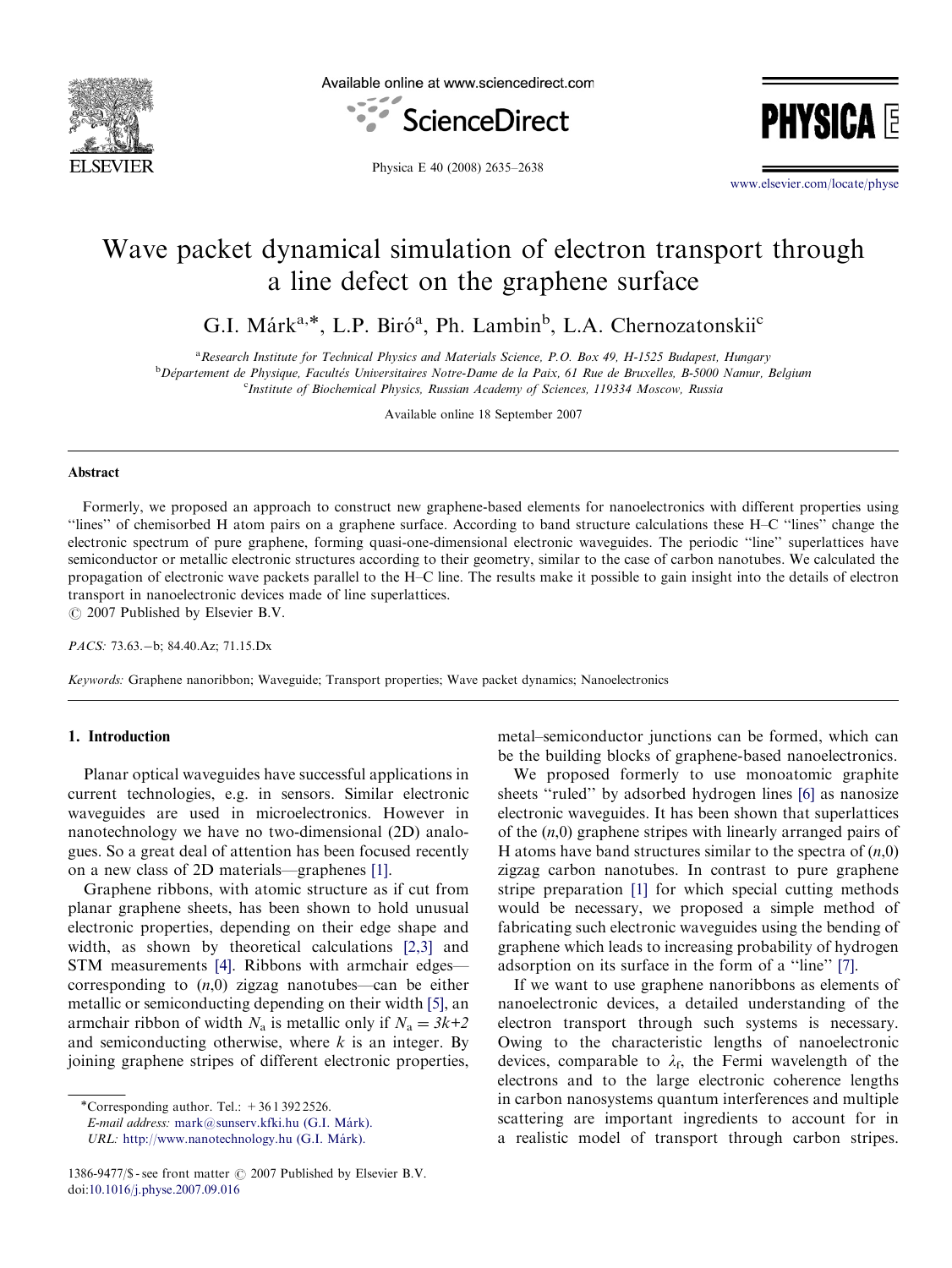Formerly, we developed a wave packet dynamical simulation package [\[8\]](#page-3-0) for transport through carbon nanosystems and this helped in understanding a number of problems arising in STM experiments on such systems. Wave packet dynamics [\[9\]](#page-3-0) is an effective and conceptually simple method to study electron tunnelling through nanostructures. First we utilized this method for jellium models of tunnelling through STM tip–nanotube–support tunnel junctions [\[10–12\]](#page-3-0), later we were able to incorporate the atomic structure [\[13\]](#page-3-0) into our model by the use of a local oneelectron pseudopotential [\[14\].](#page-3-0)

In this paper, we study the transport of a threedimensional (3D) electronic wave packet in the central stripe of a 2H  $(5,0) + (6,0) + (5,0)$  waveguide, modelled by the one-electron pseudopotential.

### 2. Calculation method

If we attach lines of H atoms to a graphene surface, this causes a slight elevation of the carbon atom rows below the H lines. The atomic positions are shown in Fig. 1, the geometry optimalisation was performed by the Brenner potential [\[15\].](#page-3-0) The one-electron density of states (cf. Fig. 2) shows a gap of 0.2 eV. The (6,0) stripe was modelled by a local one-electron pseudopotential [\[14\]](#page-3-0) matching the band structure of graphite and graphene sheet. It was shown to be well suited to carbon nanotubes [\[16\].](#page-3-0) Its expression is given by  $V(\vec{r}) = \sum_{j=1}^{n} \sum_{i=1}^{3} A_i e^{-a_i |\vec{r} - \vec{r}_j|^2}$ , where the  $\vec{r}_j$  denote the atomic positions and *n* is the number of atoms. The  $A_i$ ,  $a_i$  coefficients are given in Ref. [\[14\].](#page-3-0) Fig. 3 shows the -2.7 eV equipotential surface calculated for the (6,0) stripe by the pseudopotential. The potential forms low value ''channels'' between the nearest neighbour C atoms and has a large value at the centres of the hexagons. This effectively prevents the electron to enter the centre region; most of the probability current has to flow along the bonds—as is really seen in the wave packet dynamical simulation. The C atoms in the armchair edges—shown by dashed lines in Fig. 3—have H atoms attached to them. This changes the  $sp^2$  character of these atoms into  $sp^3$ , which can be taken into account within the framework of the local  $\pi$  electron pseudopotential model by simply removing the potential well from these atomic sites.

The geometry of the wave packet transport calculation is shown in [Fig. 4.](#page-2-0) The incoming wave packet is approaching the (6,0) stripe from a jellium electrode, with Fermi energy  $E_F = 5 \text{ eV}$  and work function  $W = 4.81 \text{ eV}$ . The jellium electrode is coupled with the  $(6,0)$  stripe with a thin  $(0.2 \text{ A})$ tunnelling interface. To prevent the reflection of the wave packet from the far end of the stripe we calculated for a

system which models a half-infinite stripe. This was accomplished by closing the edges of the calculation space by an imaginary drain potential and the pseudopotential modelling the (6,0) stripe was continued into the drain potential region. [Fig. 4](#page-2-0) shows the cross-section of the realand imaginary parts of the potential used in the wave packet scattering calculation in composite colours and with contours in the plane crossing the nuclear positions. The cyan colour component correspond to the real part, a darker shade mean a lower potential value. The red component and the black contour lines show the imaginary part.

The incoming wave packet was launched with  $E_k =$  $E_F = 5 \text{ eV}$  kinetic energy (relative to the  $V_0 = -9.81 \text{ eV}$ 



Fig. 2. One electron density of states per eV for the superlattice with clearly shown band gap  $E<sub>g</sub> = 0.2$  eV.



Fig. 3. (Colour online)  $-2.7 \text{eV}$  equipotential surface of the  $(6,0)$ waveguide shown in 3D. The upper arrow shows the incoming wave packet and the lower dotted line indicate the absorbing boundary condition. The dashed lines show those atoms in the armchair edges whose potential well was removed (see the text for details).



Fig. 1. (colour online) Atomic structure of a 2H  $(5,0)+(6,0)+(5,0)$  waveguide (grey circles denote the C atoms, open circles are the H atoms).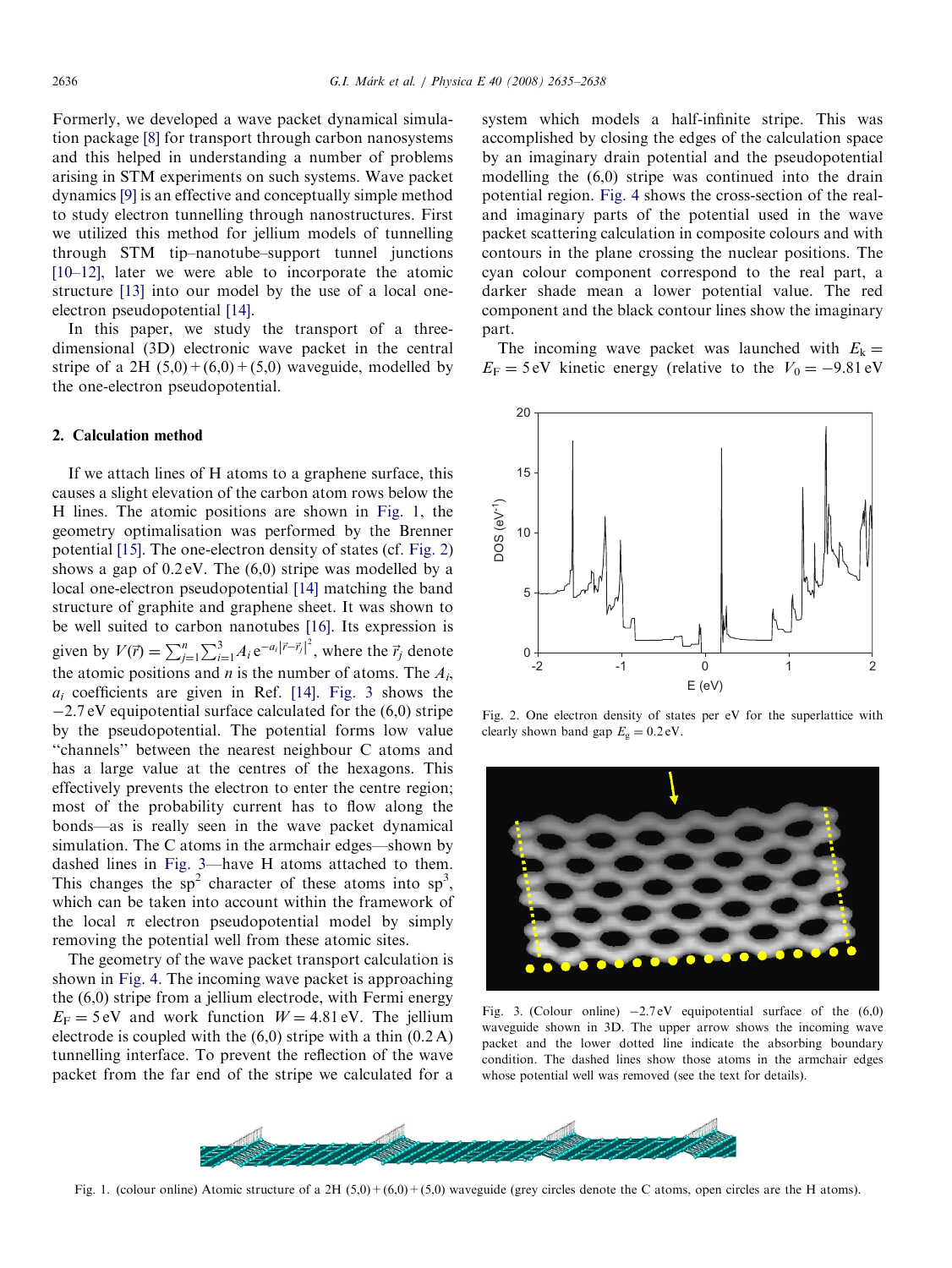<span id="page-2-0"></span>

Fig. 4. (Colour online) Potential model used in the transport calculation. Darker shades correspond to lower potential values. The wave packet is approaching the nanoribbon from the left jellium electrode. The left- and right side of the calculation box is closed by the drain potential (shown by red shading and contour lines).



Fig. 5. (Colour online) Snapshots of the probability density in the plane of the nanoribbon. White means zero probability; darker shades denote larger probability. A common colour scale was used for all frames. The edge of the jellium electrode and the graphene network is shown by thin lines.